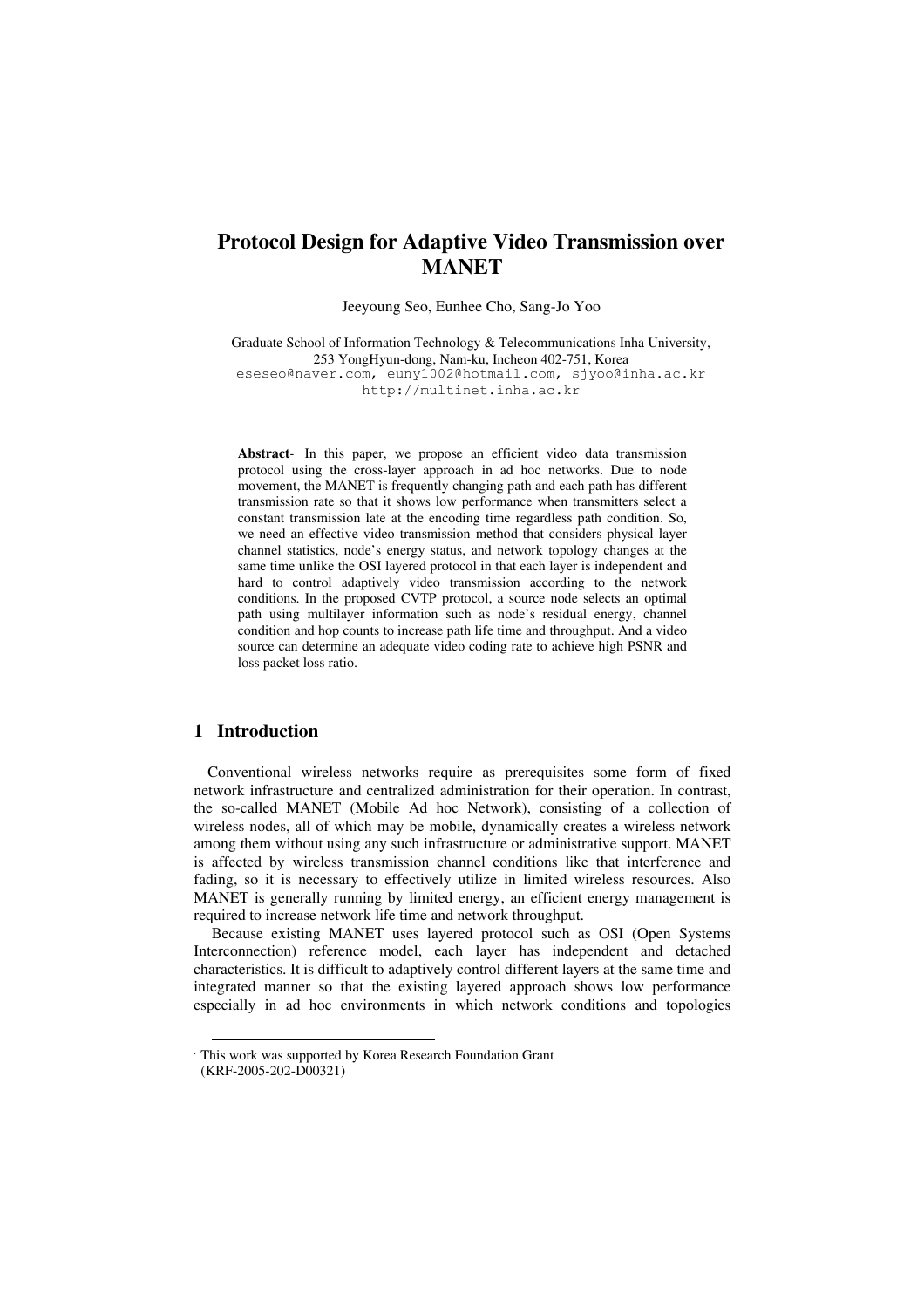frequently changes. Cross-layer design architecture [1][2] is attractive in ad-hoc networks, because layer information can be easily exchanged and each layer can accommodate other layer's conditions for performance increase in terms of network life time, node's residual energy, data rate, network throughput. A Difference between OSI and cross layer design structure is shown in Figure1.



Figure 1. OSI layered and adaptive cross-layer structures.

This paper proposes optimum routing path selection and video transmission rate decision methods in MANET environment using the cross-layer design architecture. In the proposed method, we use multilayer information such as node's residual energy, wireless channel condition and hop count. And video source selects a path to the destination based on possible channel speed and its energy stability. In accordance with dynamic path change and node or network status varying, video encoder computes the maximum coding rate and changes quantization parameter (QP) value.

 The remainder of the paper is organized as follows. Section 2 explains existing video transmission methods in MANET and cross-layer design architecture. In Section 3 we propose a new cross-layer video transmission protocol (CVTP) for effective video transmission in MANET. Section 4 shows our experimental results and in Section 5 we conclude this paper.

### 2 Cross Layer Design Approach

In ad-hoc network, there are frequent topology changes due to the node movements and energy shortages. Therefore, packet loss and overdue delivery plentifully occur in such network environments. These characteristics make receivers difficult to correctly decode received video data or continuously display real-time video with high quality. To overcome this difficulty, several cross layer methods which jointly consider various layers including video coding, error control, transport mechanisms, and routing were suggested.

Among various approaches, multipath transport mechanism is a popular field of research. It uses multiple paths from a video source to a destination to transmit a video program. Because multipath transport has advantages such as load balancing, fault-tolerance, and higher aggregate bandwidth, it can be suitable for transmission of real-time video that is burst and delay sensitive. If this mechanism is combined other mechanisms such as video coding or error control, its performance can be improved. For example, in [3][4], multipath transport mechanism is combined with some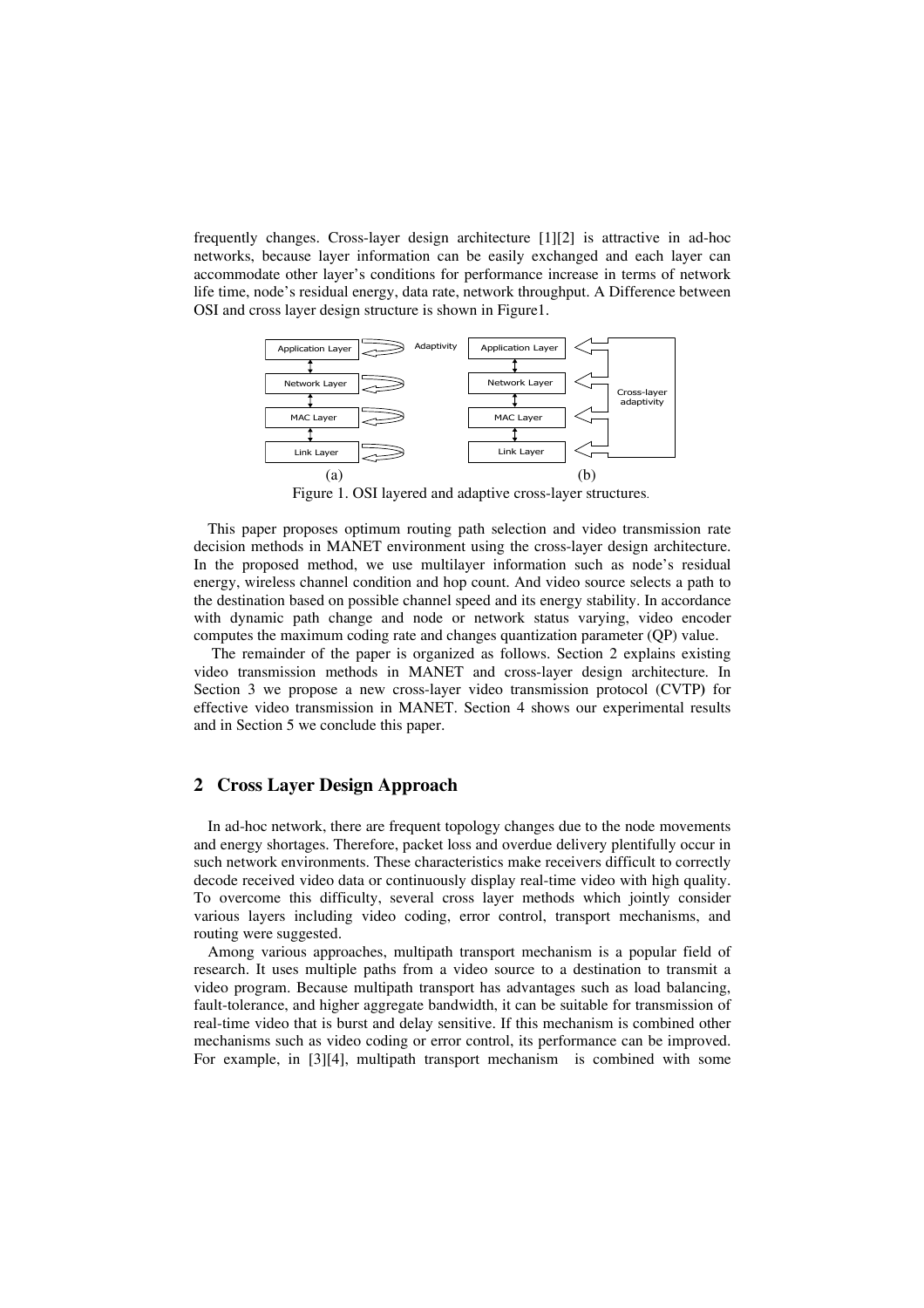schemes, which are feedback based reference picture selection, layered coding with selective automatic repeat request (ARQ) and multiple description motion compensation coding (MDMC). First, feedback based reference picture selection scheme can achieve both high error propagation resilience and high coding efficiency by choosing reference frame based on the feedback message and path status prediction. Second, layered coding with selective ARQ, in which base layer and enhancement layers are transmitted over different paths and only base layer is allowed to be retransmitted, can significantly reduce error propagation in the reconstructed frames at the cost of retransmission delay. Finally, unlike the above two schemes, MDMC is a multiple description coding scheme that does not depend on the availability of feedback channel, nor does it incur additional decoding delay.

However, these advantages of multipath transmission mechanism come at the cost of higher coding redundancy, higher computation complexity, and higher control traffic overhead in network. It is because more streams may increase the video bit rate for the same video quality, and delay during traffic partitioning and re-sequencing, and maintaining multiple paths in the dynamic ad hoc network environment involves higher control traffic overhead and more complex routing algorithm.

And some feedback-based mechanism with single path were proposed [5][6]. They control the source bit rate in accordance with hop count information. A crucial factor affecting ad-hoc channel performance is the deterioration of the network throughput as the number of transmission hops increases. As soon as a new route is established, the application layer upon receiving the hop-counts information from a routing layer would be able to adjust QP parameter for effective transmission. This mechanism allows an application layer to adapt itself to changes in a network layer condition. However, this method only considers hop count to adjust video coding rate. In fact, there are several network characteristics that impact on video quality and desirable behaviors such as node's residual energy, path's expected life time, channel speed, hop count, and so on.

### 3 Proposed Effective Cross-Layer Video Transmission Protocol

In wireless ad-hoc video application, providing good video quality without service breaks or termination for a given video service time is very important. In this paper, we define  $T<sub>v</sub>$  as the desirable video service time by users and during this time video should be transmitted incessantly. In ad-hoc network, the actual video transmission time through a selected routing path is limited by residual energy level of participating nodes, video transmission rate, channel speeds of all links of the path, and hop count. When a video is transmitted with a constant quality through the selected path by a conventional ad-hoc routing protocol, since some wireless links on the path may not support the source transmission rate, there will be lots of packet retransmissions (or packet losses) and large delay. And even worse some nodes can consume all their energies before the desirable video service time  $T_{\nu}$  so that the service can be disrupted and the source node needs to find whether there is a new path to the destination or not.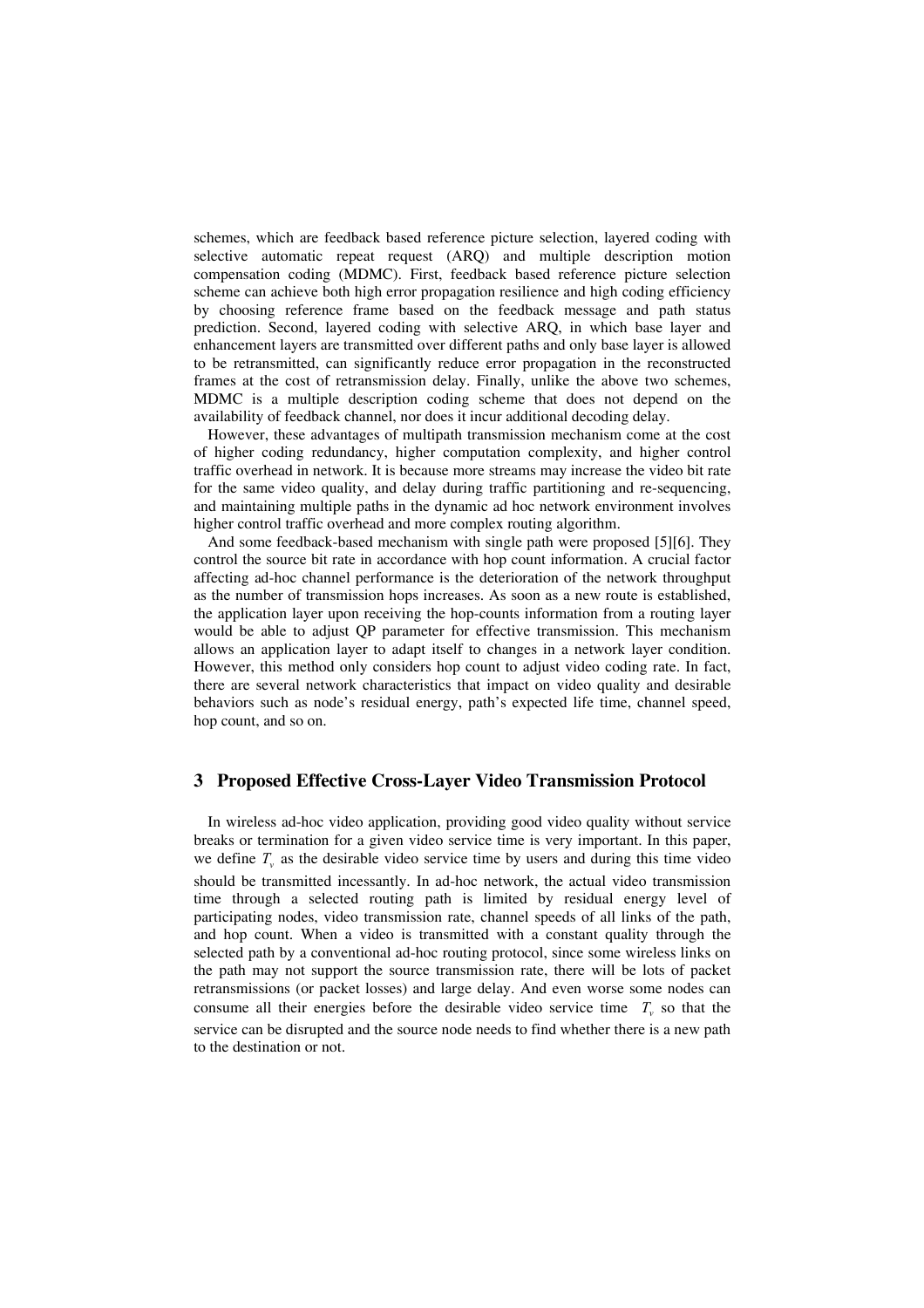Therefore, in this paper we propose an effective cross-layer design architecture and protocol that can select an optimal path and adaptively determine the adequate video coding rate by means of multilayer information such as node's residual energy, channel condition and hop counts. In the proposed cross-layer video transmission protocol (CVTP), multilayer information between network and physical layers are collected through routing message exchanges and used for selection of optimal and reliable transmission path in routing layer. Also this information is utilized for calculation of adaptive and optimum transmission rate in application layer by means of video encoder that adaptively changes QP value. CVTP consists of three phases: optimum path selection, effective video coding rate decision, and adaptive coding rate adjustment.

#### a) Optimum path selection

In Figure 2, an example ad-hoc network structure is shown. Source  $S$  want to communicate with destination  $D$ , and three candidate paths are currently found via a routing protocol. Path<sub>i</sub> means i'th path among the all paths from source to destination. In ad-hoc network, each node's residual energy level impacts on the network or path life time. In CVTP, routing messages carry each node's residual energy on a path. A  $minREnergy<sub>i</sub>$  (minimal residual energy of path *i*) is defined as (1).

$$
minREnery_i = min\langle REneregy_j, \forall j \in V_{path_i} \rangle
$$
 (1)

where, *REnergy*, is the residual energy of node *j*;  $V_{path_i}$  is the set of nodes of path *i*.



Figure 2. Transmission path selection in MANET.

Links between nodes can have different bandwidth and transmission rates in MANET. Namely, a bandwidth between node *j* and node  $(j+1)$  can be different from a bandwidth between node  $(j+1)$  and node  $(j+2)$ . In the proposed CVTP, we have defined  $minRate_i$  (minimal rate of path i) that indicates the smallest link bandwidth from the all links of path  $i$ .

$$
minRate_i = \min\{Rate_i, \, ^\forall l \in \mathbf{E}_{path_i}\}\tag{2}
$$

where *Rate<sub>l</sub>* is the bandwidth of link *l*;  $\mathbf{E}_{path_i}$  is the set of links of path *i*.

To select an optimal path that can provide long path life time and high path bandwidth, we define a total cost function  $C<sub>i</sub>$  for each routing path i as (3). In ad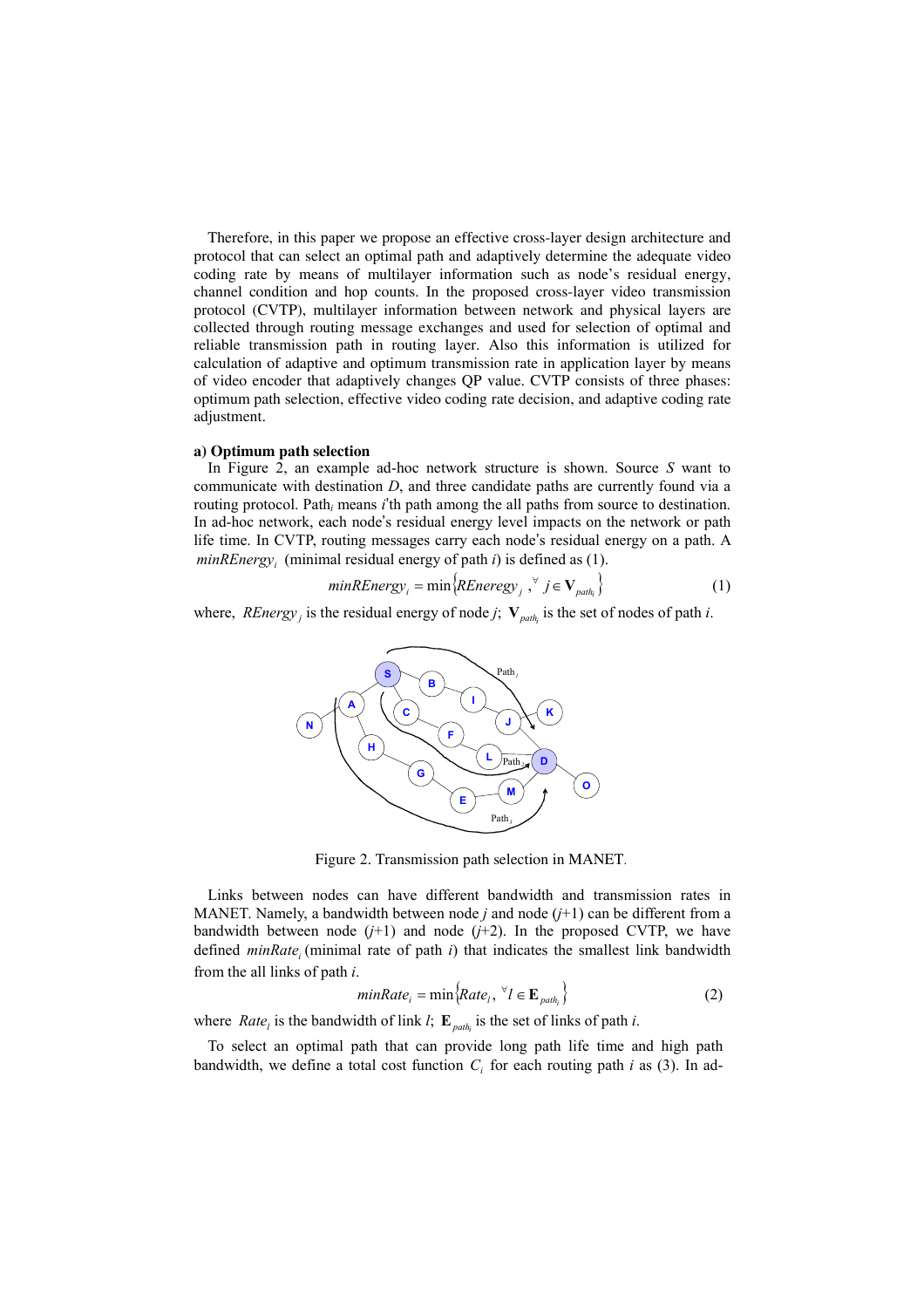hoc network, the larger hop count from source to destination, we have the higher probabilities of link or node failure and path partitioning due to node movements. Therefore, as in (3) the path total cost includes hop count, minimal residual energy, and minimal rate of the path.

$$
C_i = \omega_h \cdot HOP_i^N + \omega_e \cdot \frac{1}{\text{min} \times \text{Energy}_i^N} + \omega_r \cdot \frac{1}{\text{min} \times \text{Rate}_i^N}
$$
(3)

where

$$
HOP_i^N = \frac{HOP_i}{\max[HOP_p, \forall p \in \mathbf{P}_{s-d}]} , \ HOP_i = \text{hop count of path } i
$$
  

$$
minREnergy_i^N = \frac{minREnergy_i}{\max[\minREnergy_p, \forall p \in \mathbf{P}_{s-d}]}
$$
  

$$
minRate_i^N = \frac{minRate_i}{\max[\minRate_p, \forall p \in \mathbf{P}_{s-d}]}
$$

 ${\bf P}_{s-d}$  = set of paths from the source s to the destination d  $\varpi$  = weight

In (3), each path's hop count, minimal residual energy, and minimal rate are normalized with their maximum values among the all possible paths to make them be in an equal dimension.  $\varpi_h, \varpi_e, \varpi_r$  are the weights for hop count, energy, and rate, respectively;  $\omega_h + \omega_e + \omega_r = 1$ . The weights can be adjusted in accordance with each item's importance. The video source node finally selects an optimal path  $i^*$  from source to destination that has a minimum total cost  $C_i$ .

$$
i^* = \arg\min_i \left\{ C_i, ^\forall i \in \mathbf{P}_{s-d} \right\} \tag{4}
$$

#### b) Effective video coding rate decision

Once a path is selected, CVTP decides an effective video data coding rate based on channel and node conditions of the selected path. The first goal of this step is transmitting the video data without service disruptions during the desirable video service time  $T_{\nu}$ . The second goal is providing high video quality (i.e., high bit rate) as possible as the path sustains the desirable service time. We define the number of packets ( $N_{Pkt}^{E}$ ) that can be transmitted during  $T_v$  with the minimal residual energy of the selected path  $i^*$ .  $N_{Pkt}^E$  is determined as (5).  $E_{Pkt}$  is a sum of the required energies for receiving, processing, and transmitting a packet as (6). Because a source can know the average video packet size  $(AvgSize<sub>Pkt</sub>)$ , we assume that a source node can calculate the required energy to relay a packet in advance. Therefore  $N_{Pkt}^{E}$  is the maximum packet numbers that can be transmitted through the selected path without any node's energy exhaustion.

$$
N_{Pkt}^{E} = \frac{minREnery_i}{E_{Pkt} \times T_v}
$$
 (5)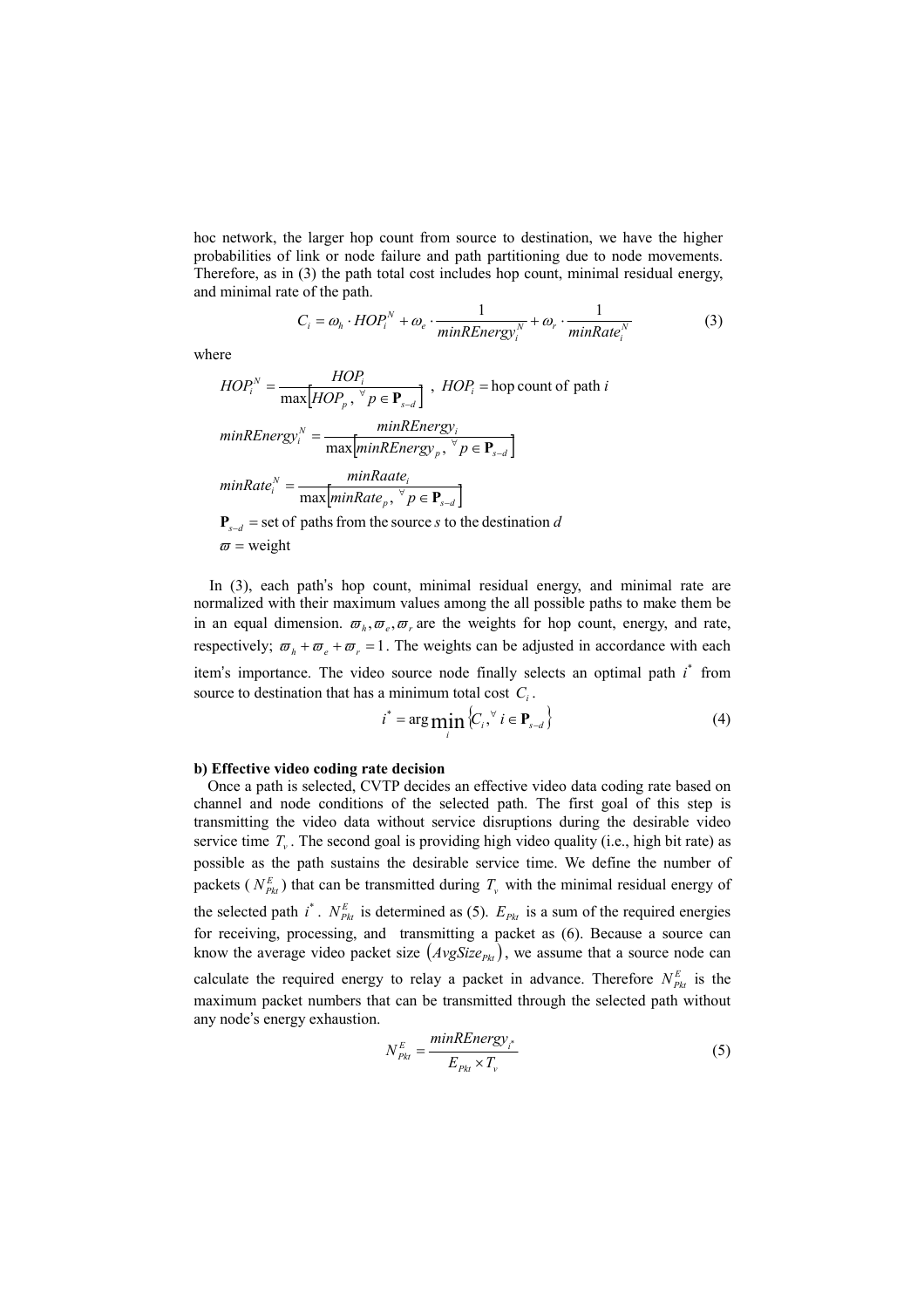$$
E_{Pkt} = E_{Pkt}^R + E_{Pkt}^P + E_{Pkt}^T
$$
 (6)

Also, we define the number of packets  $(N_{Pkt}^R)$  that can be transmitted at the minimum rate of the selected path during the service time  $T_{\nu}$ . Consideration of the minimum link speed of the path is important to the real-time applications. If the source node transmits its video data at higher rate than the minimum rate of the path, then many packets can be delayed and lost at the bottleneck nodes.

$$
N_{Pkt}^R = \frac{minRate_{i^*} \times T_v}{AvgSize_{Pkt}}
$$
(7)

In the proposed CVTP, video application layer computes the maximum number of packets to be transmitted during the service time in terms of energy and link bandwidth as (8).

$$
N_{Pkt}^* = \min\left\{N_{Pkt}^E, N_{Pkt}^R\right\} \tag{8}
$$

Finally, the application layer decides the maximum video coding rate at the encoder with (9).  $OH_{Pt}$  is an amount of a packet overhead in network, data link, and physical layers.

$$
maxCRate_{i^*} = \frac{N_{Pkt}^* \times (AvgSize_{Pkt} - OH_{Pkt})}{T_v} < minRate_{i^*}
$$
 (9)

Coding rate of a sender is controlled by changing QP value and the coding rate is always less than the minimum rate of the selected path.

#### c) Adaptive coding rate adjustment

In ad-hoc network, because nodes can move and be used as relay nodes for other data flows, the selected path can be partitioned and node failure can be happened due to the energy exhaustion. In the proposed CVTP, source periodically sends a route discovery packet and performs the procedure of (a). Therefore, when the current path is not available any more, a new optimal path can be selected again using Equation (4). If a new path is selected at time  $t$  after its service starting time, the source node should readjust its maximum coding rate  $maxCRate_{i}^{*}(t)$  based on the new selected path's energy and link rate conditions as  $(10)$ .

$$
maxCRate_{i}^{*}(t) = \frac{N_{Pkt}^{*} \times (AvgSize_{Pkt} - OH_{Pkt})}{T_{v} - t}
$$
\n(10)

In conclusion, CVTP decides an optimum path by means of physical and network layer information that were acquired at routing time and adaptively calculates application layer video coding rate. Therefore, it has advantages that a connection can be continuously and stably maintained during the desirable service time and quality of received video is improved because of little packet losses and delay. The proposed path selection and coding rate decision can decrease frequent path re-establishments due to energy exhaustion of nodes before the expected service time so that routing overhead also can be reduced. Figure 3 shows the functional and procedural structure of the proposed CVPT at the video source node.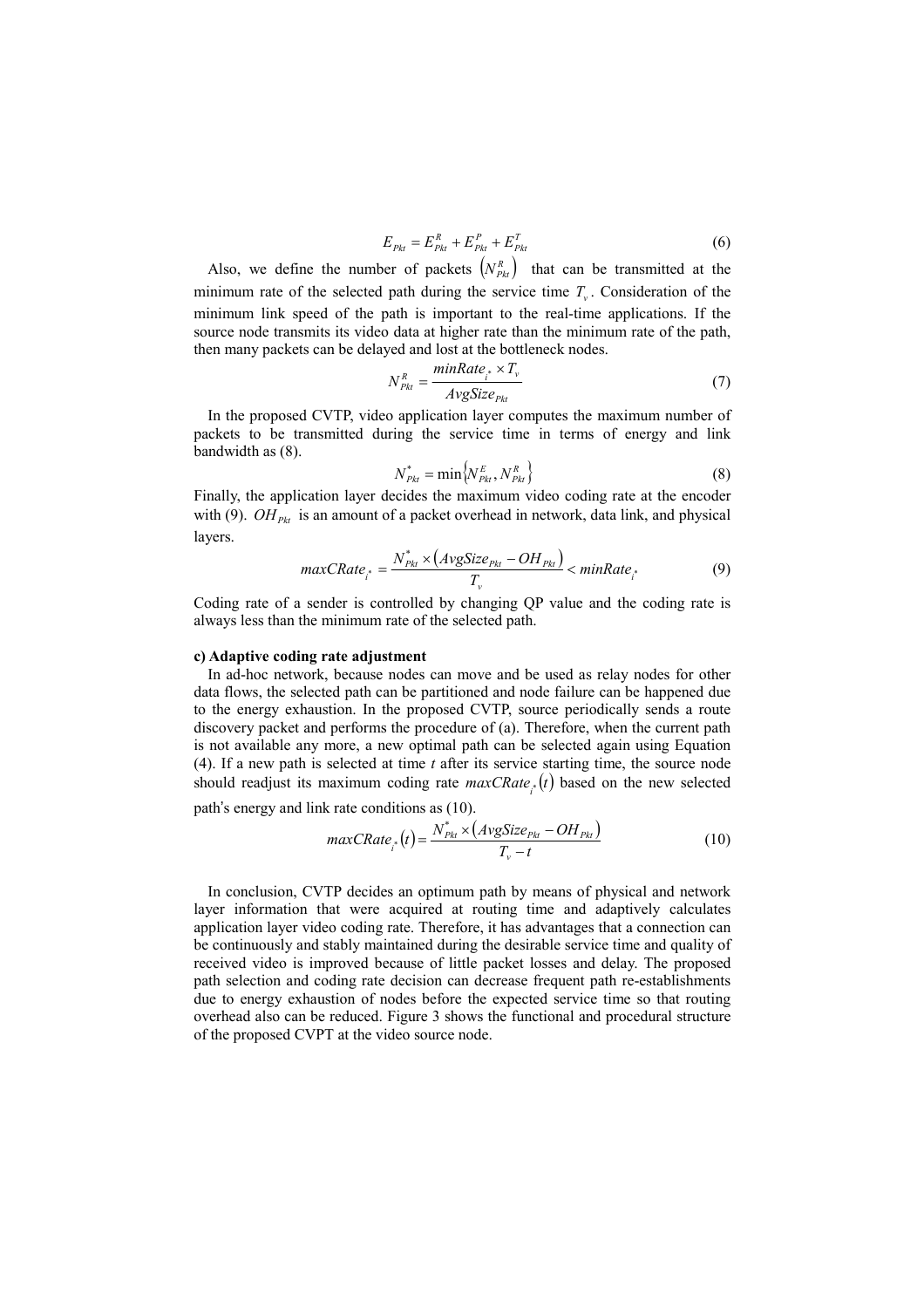

Figure 3. Functional and procedural structure of CVPT.

# 4 Experimental Results

In this section, we demonstrate performance of proposed CVPT. NS2 (Network Simulator 2) is used to make a simulation environment as Table1. In this experiment sources and destinations are randomly selected and the packet overhead  $(OH_{Pkt})$  is ignored. For CVPT all weights are the same  $(\varpi_h = \varpi_e = \varpi_r = 1/3)$ .

| <b>Table 1.</b> Simulation Environment |
|----------------------------------------|
|----------------------------------------|

| Simulation area          | $600 \text{ m} \times 600 \text{ m}$ |
|--------------------------|--------------------------------------|
| Number of nodes          | $10 - 35$                            |
| Buffer size at each node | 50 packets                           |
| Node velocity            | $0-30$ m/s $(0-108$ km/h)            |
| Average packet size      | 512 bytes                            |
| Energy of nodes          | $15-25$ kJ (random)                  |
| Link bandwidth           | $50 \sim 80$ kbps (random)           |
| Simulation time          | 300 sec                              |

H.263 codec that it can adaptively change QP value is used for video data compression. The codec is implemented by UBC and the version is TMN5. This codec has simple function of error concealment. For comparison, we implemented two methods that are different from the proposed method on the decision of video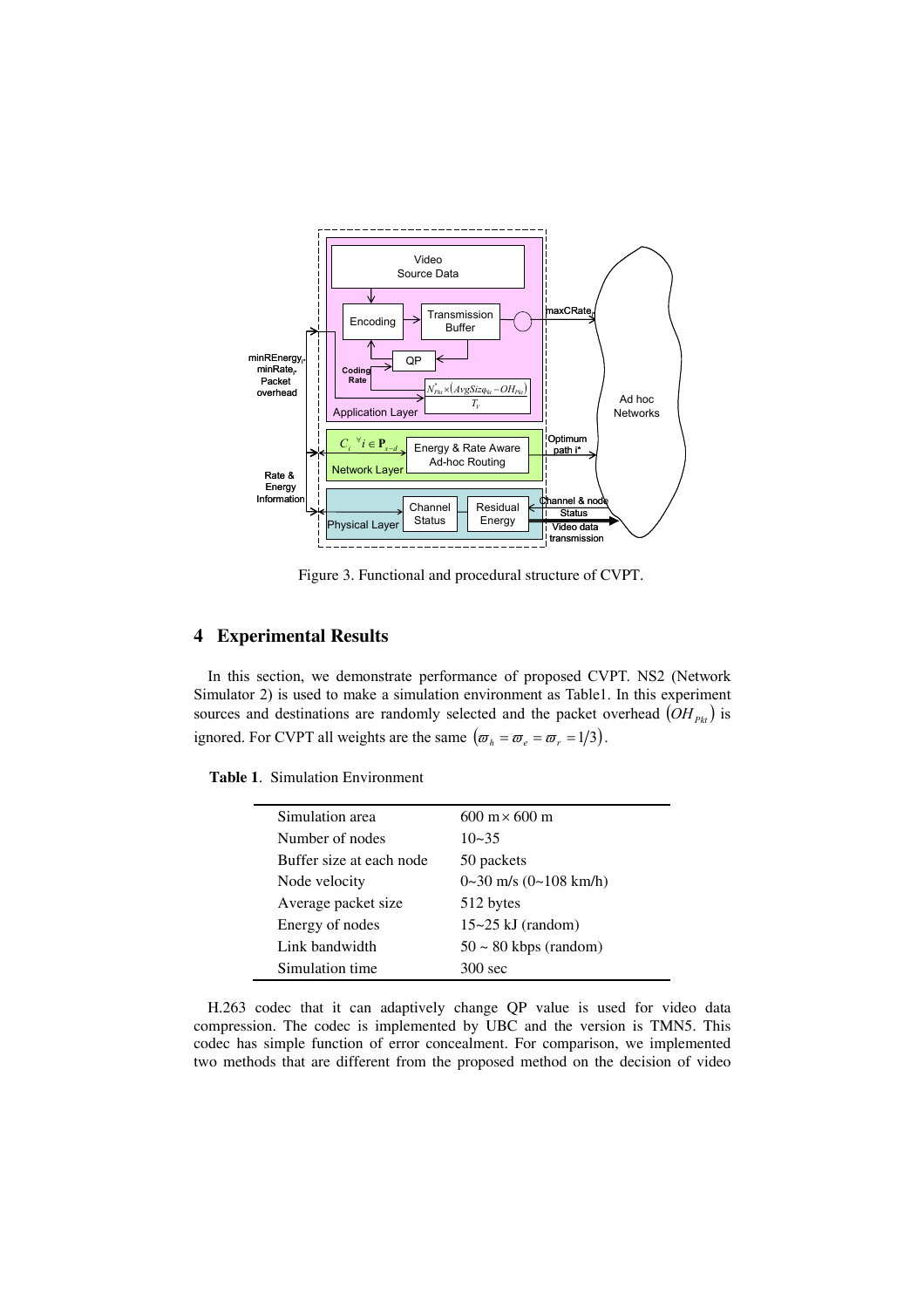coding rate and optimal path selection. For the video coding rate, one method (NgbMin) uses the minimum link bandwidth among the links between a source and its all one hop neighbors. Another method (NgbAvg) uses the average bandwidth between a source and all its one hop neighbors. For the two compared methods, video transmitting paths were determined using the conventional AODV [7] protocol. The source and destination nodes are randomly selected.

Figure 4 shows the video data transmitting rate (i.e., coding rate) changes according to the number of nodes. As increasing number of nodes, the minimum path's link bandwidth and minimum path's residual energy will generally decrease. This means that the required hop count from the source to the destination is increasing and network condition is getting worse by increasing the number of nodes. As we can see, the proposed CVTP adaptively control its coding rate in accordance with channel condition. The video transmitting rate is similar NgbMin and lower than NgbAvg. The large node count, CVTP decreases its rate to reduce possible packet losses on the path.



Figure 4. Video data transmitting rates by increasing nodes.

Figure 5 shows the packet loss rate by increasing node numbers. For the small number of node case, there was longer path break time than that of the large number of node case. When the number of nodes is small, if one of the nodes one the path moves out, there is a path break and it takes a long time to recover the path with a new node appearance that interconnects the broken paths. However for the case of the large number of nodes, when a path is broken, because there are many candidate nodes to interconnect the broken paths, shorter path recovery time is required. All packets during the path break time are lost. And as shown in Figure 5 the packet loss ratio of CVTP is also maintained lower level than those of compared methods.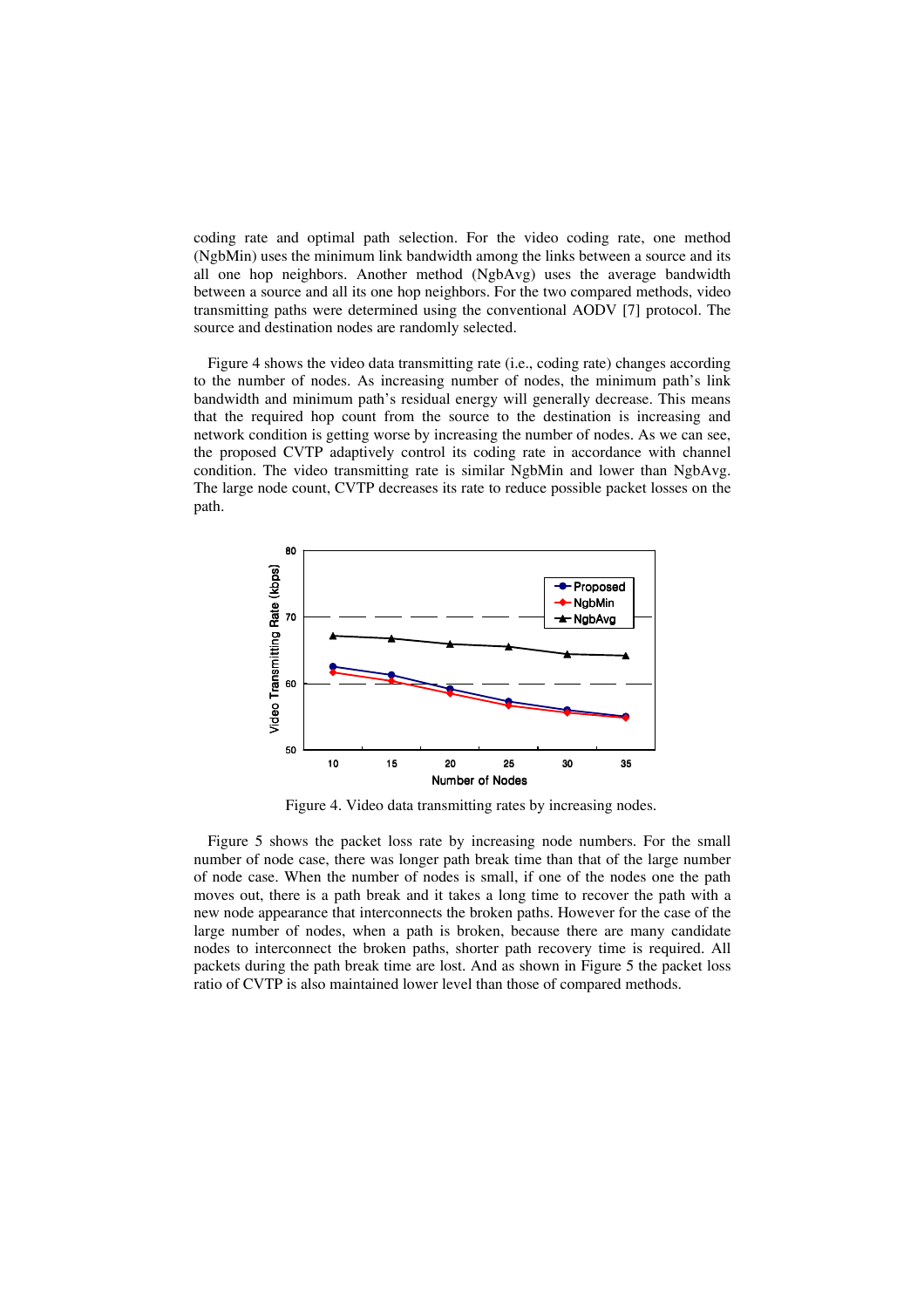

Figure 5. Packet loss ratio by increasing nodes.

Figure 6 shows the average PSNR changes at a decoder according to the number of nodes. The proposed CVTP shows higher average PSNR for all node number conditions than those of the compared two methods. For the larger node number condition, the PSNR differences between CVTP and compared methods are also the larger.



Figure 6. Observed PSNR by increasing nodes.

Figure 7 shows transmitting rate changes of the proposed protocol for one example experiment (20 nodes) during the simulation time. The transmitting rate of CVTP is recomputed whenever path reconstruction is required. As we can see, the CVTP can control transmission rate adaptively based on the new path's channel and energy status.